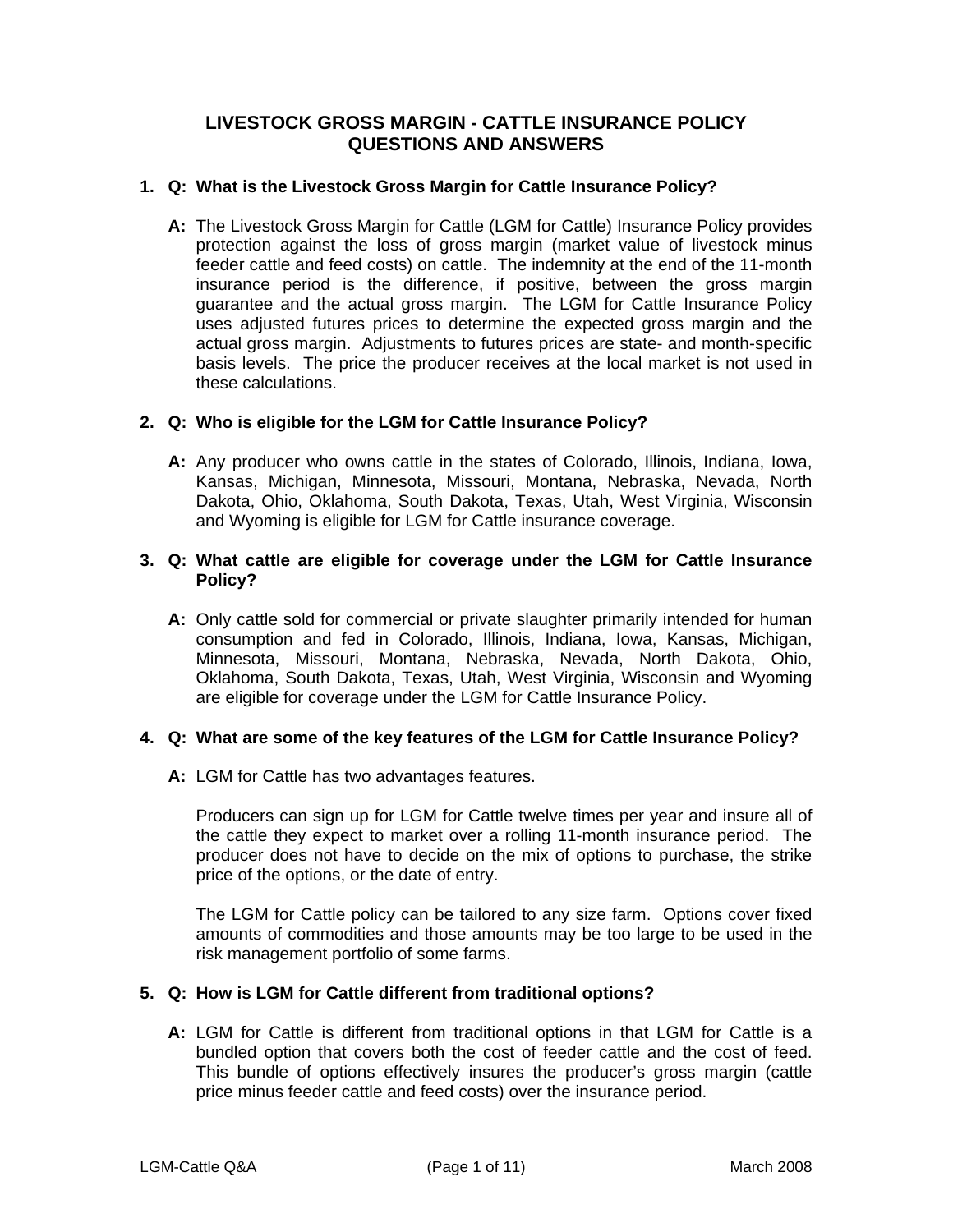## **6. Q: Can LGM for Cattle be exercised?**

**A:** No. LGM for Cattle cannot be exercised. LGM works as a bundle of options that pay the difference, if positive, between the value at purchase of the options and the value at the end of a certain time period. So, LGM for Cattle would pay the difference, if positive, between the gross margin guarantee and the actual gross margin, as defined in the policy provisions.

### **7. Q: Does LGM for Cattle use the price the producer actually receives at the market?**

**A:** No. The prices for LGM for Cattle are based on simple averages of futures contract daily settlement prices plus a fixed basis and are not based on the actual prices the producer receives at the market.

## **8. Q: Does LGM for Cattle make early indemnity payments?**

**A:** Yes. If an indemnity is due under LGM for Cattle coverage, the company will send the producer a notice of probable loss after the last month of the producer's marketing plan. The last month of the producer's marketing plan is the last month in which the producer indicated target marketings on the application.

## **9. Q: How is the underwriting capacity for LGM for Cattle distributed?**

**A:** LGM for Cattle has limited underwriting capacity that will be distributed through the Federal Crop Insurance Corporation's underwriting capacity manager. The underwriting capacity will be distributed on a first come, first served basis. LGM for Cattle will not be offered for sale after capacity is full or at any time the underwriting capacity manager is not functional.

#### **10. Q: When is LGM for Cattle sold and how long do the sales periods last?**

**A:** LGM for Cattle is sold on the last business day of each month. The sales period begins as soon as the Risk Management Agency (RMA) reviews the data submitted by the developer after the close of markets on the last day of the price discovery period. The sales period ends at 9:00 AM the following day. If expected gross margins are not available on the RMA website, LGM for Cattle will not be offered for sale for that insurance period.

#### **11. Q: What types of losses are covered by LGM for Cattle?**

**A:** LGM for Cattle covers the difference between the gross margin guarantee and the actual gross margin. LGM for Cattle does not insure against death loss or any other loss or damage to the producer's cattle.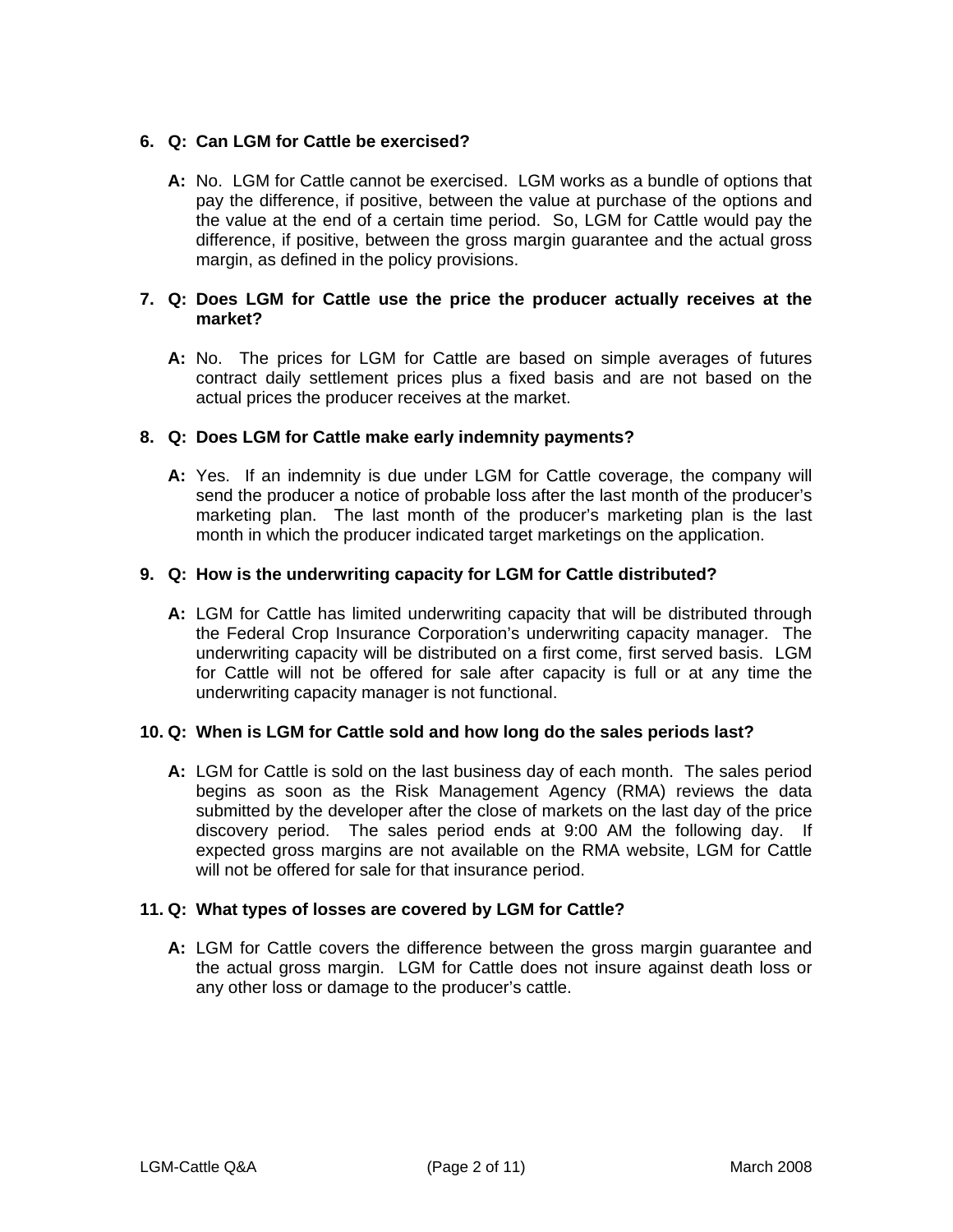## **12. Q: Where can I purchase LGM for Cattle coverage?**

**A:** LGM for Cattle is available for sale at your authorized crop insurance agent's office. Crop insurance agents must be certified by an insurance company to sell LGM for Cattle and that agent's identification number must be on file with the Federal Crop Insurance Corporation.

### **13. Q: What makes up the Insurance Period?**

**A:** There are twelve insurance periods in each calendar year. Each insurance period runs for 11 months. For the first month of any insurance period, no cattle can be insured. Coverage begins on your cattle one full calendar month following the sales closing date, unless otherwise specified in the Special Provisions, provided premium for the coverage has been paid in full. For example, the insurance period for the January 31 sales closing date contains the months of February (cattle not insurable), March, April, May, June, July, August, September, October, November, and December.

## **14. Q: What are the Producer's Target Marketings?**

**A:** A determination made by the insured as to the maximum number of slaughterready cattle that the producer will market (sell) during the insurance period. The target marketings must be less than or equal to that producer's applicable approved target marketings as certified by the producer.

### **15. Q: What are the Producer's Approved Target Marketings?**

**A:** The Producer's Approved Target Marketings are the maximum number of cattle that may be stated as Target Marketings on the application. Approved Target Marketings are certified by the producer and are subject to inspection by the insurance company. A producer's Approved Target Marketings will be the lesser of the capacity of the producer's cattle operation for the 11-month insurance period as determined by the insurance provider and the underwriting capacity limit as stated in the special provisions.

#### **16. Q: What is the Expected Corn Price?**

 adjustment that varies by month and state. For corn months with unexpired  **A:** Expected corn prices for months in an insurance period are determined using three-day average settlement prices on CBOT corn futures contracts and a basis futures contracts, the expected corn price is the simple average of the CBOT corn futures contract for that month over the last three trading days in the month of the sales closing date expressed in dollars per bushel plus the state-specific corn basis for that month. For example, for a sales closing date of February 28, the expected corn price for July in Iowa equals the simple average of the daily settlement prices on the CBOT July corn futures contract over the last three trading days in February plus the July Iowa corn basis. For corn months with expired futures contracts, the expected corn price is the simple average of daily settlement prices for the CBOT corn futures contract for that month expressed in dollars per bushel in the last three trading days prior to contract expiration plus the state-specific corn basis for that month. For example, for a sales closing date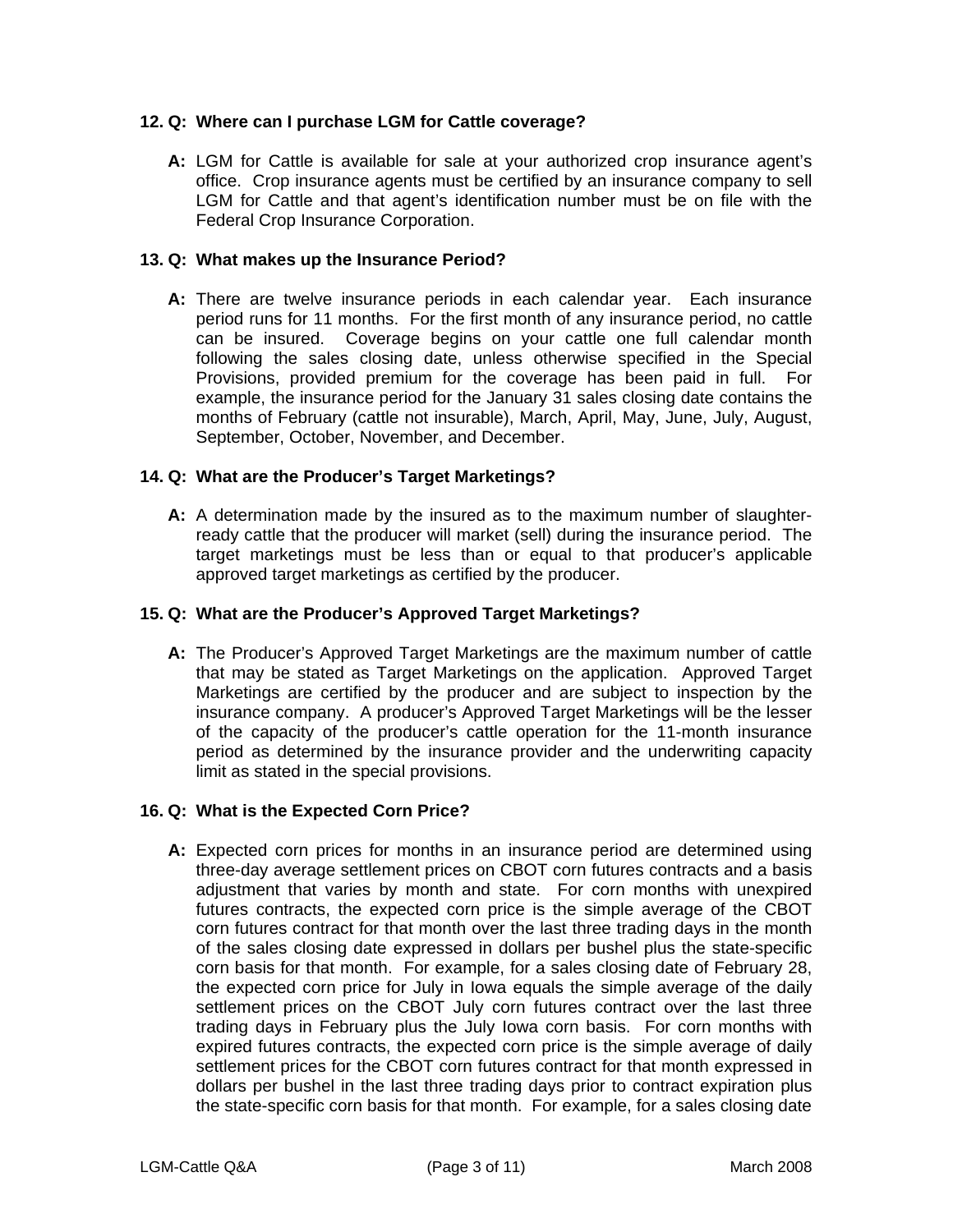## **16. A:** (cont.)

of March 31, the expected corn price for March in Nebraska is the simple average of the daily settlement prices on the CBOT March corn futures contract over the last three trading days prior to contract expiration plus the March Nebraska corn basis. For corn months without a futures contract, the futures prices used to calculate the expected corn price are the weighted average of the futures prices used in calculating the expected corn prices for the two surrounding months that have futures contract plus the state-specific basis for the month. The weights are based on the time difference between the corn month and the contract months. For example, for the March 31st sales closing date, the expected corn price for April in Nebraska equals one-half times the simple average of the daily settlement prices on the CBOT March corn futures contract over the last three trading days prior to contract expiration plus one-half times the simple average of the daily settlement prices on the CBOT May corn futures contract for the last three trading days in March plus the April Nebraska corn basis. See the LGM for Cattle Commodity Exchange Endorsement for additional detail on exchange prices. Prices will be released by RMA after the markets close on the last day of the price discovery period.

## **17. Q: What is the Expected Feeder Cattle Price?**

the time difference between the feeder cattle month and the contract months. **A:** Expected feeder cattle prices for months in an insurance period are determined using three-day average settlement prices on CME feeder cattle futures contracts and a basis adjustment that varies by month, state, and type of operation. For feeder cattle months with unexpired futures contracts, the expected feeder cattle price is the simple average of the CME feeder cattle futures contract for that month over the last three trading days in the month of the sales closing date expressed in dollars per hundredweight plus the state-specific and operationspecific feeder cattle basis for that month. For example, for a sales closing date of February 28, the expected feeder cattle price for May in Texas for a yearling finishing operation equals the simple average of the daily settlement prices on the CME May feeder cattle futures contract over the last three trading days in February plus the May Texas feeder cattle basis for a yearling. For feeder cattle months with expired futures contracts, the expected feeder cattle price is the simple average of daily settlement prices for the CME feeder cattle futures contract for that month expressed in dollars per hundredweight in the last three trading days prior to contract expiration plus the state-specific and operationspecific feeder cattle basis for that month. For example, for a sales closing date of April 30, the expected feeder cattle price for March in Missouri for a calf finishing operation is the simple average of the daily settlement prices on the CME March feeder cattle futures contract over the last three trading days prior to contract expiration plus the March Missouri feeder cattle basis for a calf. For feeder cattle months without a futures contract, the futures prices used to calculate the expected feeder cattle price are the weighted average of the futures prices used in calculating the expected feeder cattle prices for the two surrounding months that have futures contract plus the state-specific and operation-specific feeder cattle basis for the month. The weights are based on For example, for the April 30 sales closing date, the expected feeder cattle price for July in South Dakota for a calf finishing operation equals two-thirds times the simple average of the daily settlement prices on the CME August feeder cattle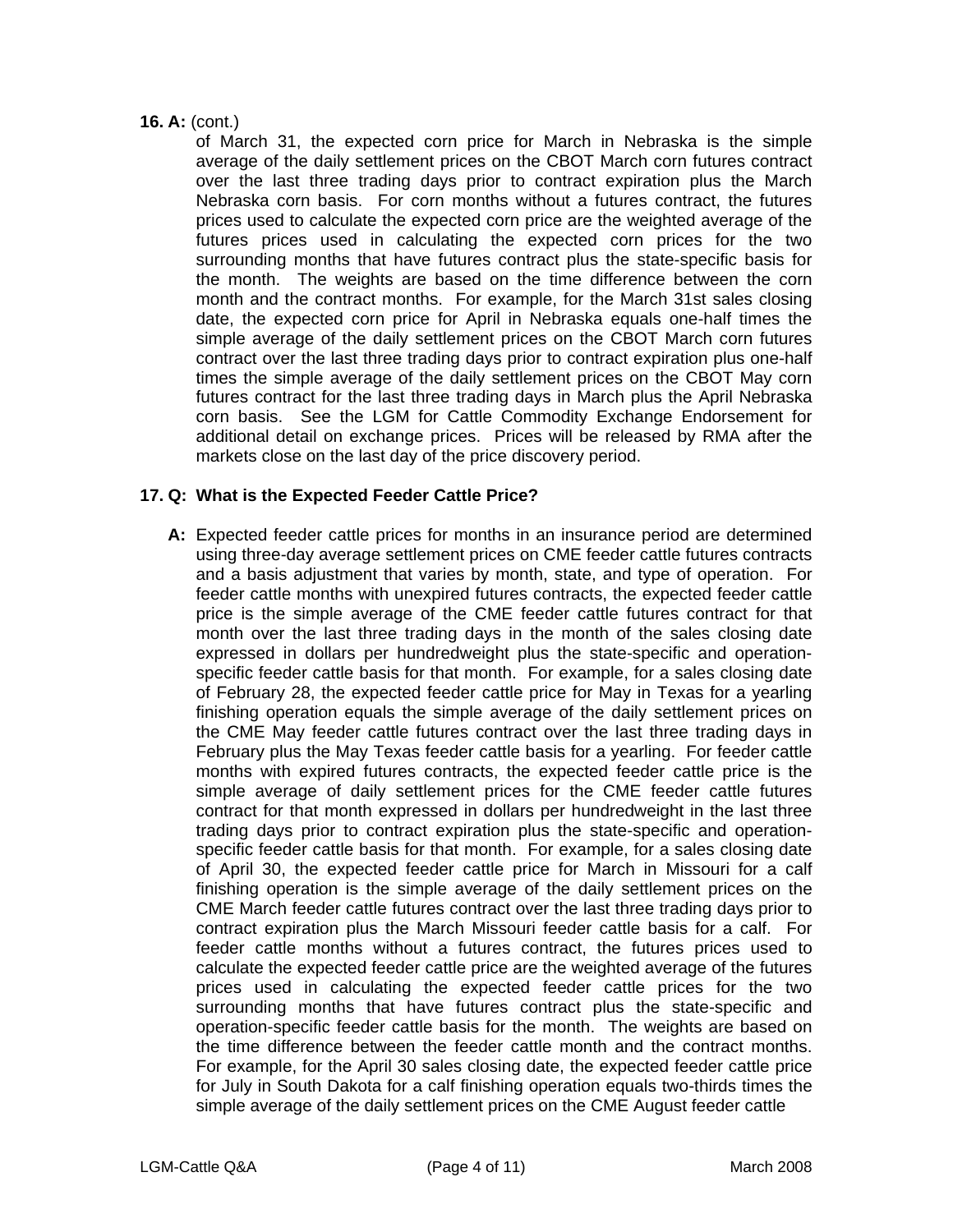# **17. A:** (cont.)

futures contract over the last three trading days in April plus one-third times the simple average of the daily settlement prices on the CME May feeder cattle futures contract over the last three trading days in April plus the July South Dakota feeder cattle basis for a calf operation. See the LGM for Cattle Commodity Exchange Endorsement for additional detail on exchange prices. Prices will be released by RMA after the markets close on the last day of the price discovery period.

## **18. Q: What is the Expected Cost of Feed?**

**A:** For yearling finishing operations, the expected cost of feed for each month equals 57.5 bushels times the expected corn price for that month. For calf finishing operations, the expected cost of feed for each month equals 54.5 bushels times the expected corn price for that month.

# **19. Q: What is the Expected Cattle Price?**

based on the time difference between the cattle month and the contract months.  **A:** Expected cattle prices for months in an insurance period are determined using three-day average settlement prices on CME live cattle futures contracts and a basis adjustment that varies by month and state. Given the differences in contract structure for CME live cattle futures contracts, only the February, April, June, August, October, and December CME live cattle futures are used in LGM for Cattle price calculations. For cattle months with unexpired futures contracts, the expected cattle price is the simple average of the CME live cattle futures contract for that month over the last three trading days in the month of the sales closing date expressed in dollars per hundredweight plus the state-specific cattle basis for that month. For example, for a sales closing date of February 28, the expected cattle price for August in Missouri equals the simple average of the daily settlement prices on the CME August live cattle futures contract over the last three trading days in February plus the August Missouri cattle basis. For cattle months without a futures contract, the futures prices used to calculate the expected cattle price are the weighted average of the futures prices used in calculating the expected cattle prices for the two surrounding months that have futures contracts plus the state-specific basis for the month. The weights are For example, for the March 31 sales closing date, the expected cattle price for November in Missouri equals one-half times the simple average of the daily settlement prices on the CME October live cattle futures contract over the last three trading days in March plus one-half times the simple average of the daily settlement prices on the CME December live cattle futures contract for the last three trading days in March plus the November Missouri cattle basis. See the LGM for Cattle Commodity Exchange Endorsement for additional detail on exchange prices. Prices will be released by RMA after the markets close on the last day of the price discovery period.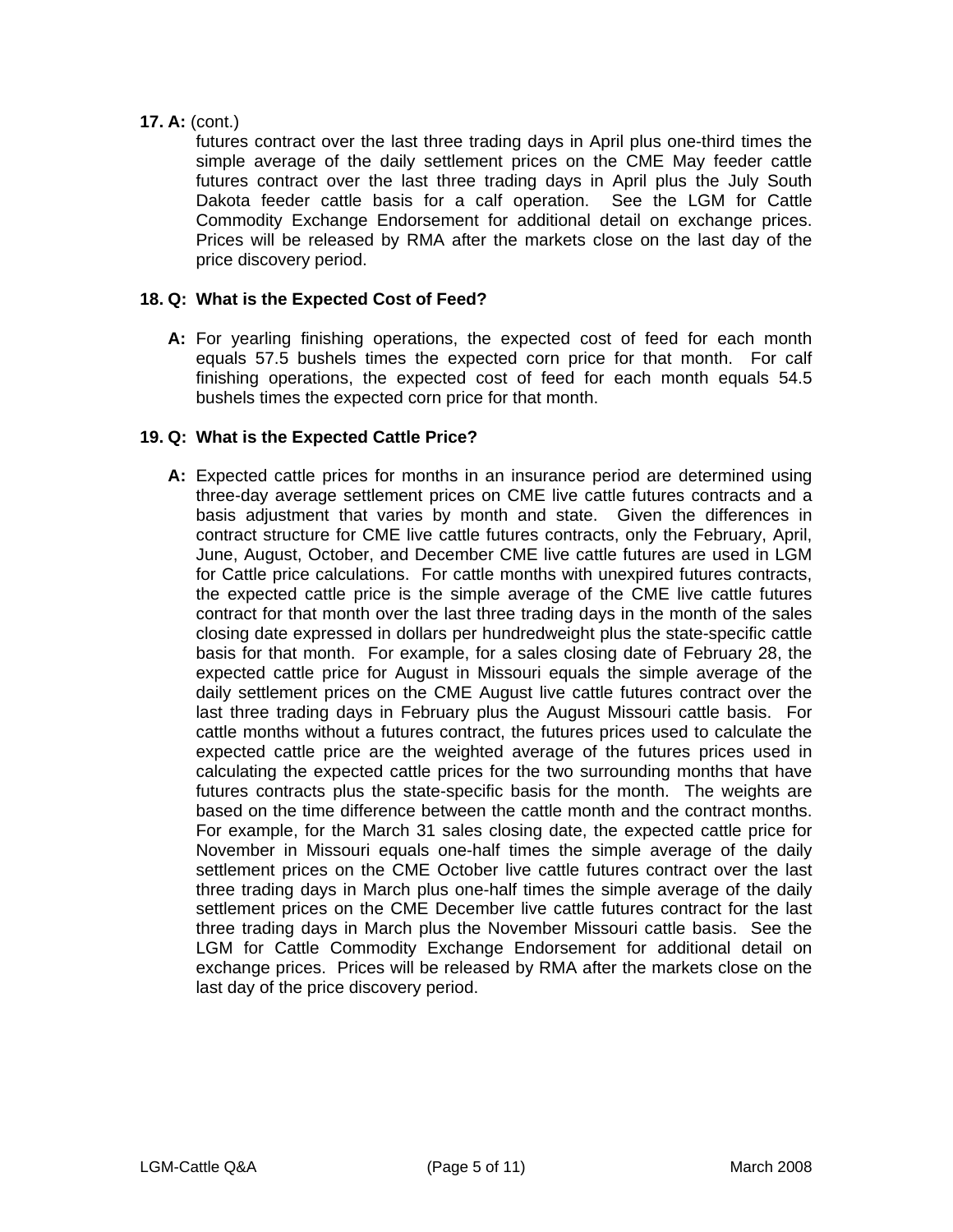## **20. Q: What is the Expected Gross Margin per Head of Cattle?**

**A:** The expected gross margin per head of cattle in a month for a particular state for a yearling finishing operation is the expected cattle price for the state and for the month the cattle are marketed times the assumed weight of the cattle at marketing (12.5 cwt.), minus the expected feeder cattle price for the state five months prior to the month the cattle are marketed times the assumed weight of the feeder animal (7.5 cwt), minus the expected cost of feed two months prior to the month the cattle are marketed.

Expected gross margin per head of cattle for a yearling finishing operation  $=$ 

 $(12.50 * LiveCattle<sub>t</sub>) - (7.50 * FeederCattle<sub>t-5</sub>) - (57.5 * Corn<sub>t-2</sub>).$ 

The expected gross margin per head of cattle in a month for a particular state for a calf finishing operation is the expected cattle price for the state and for the month the cattle are marketed times the assumed weight of the cattle at marketing (11.5 cwt.), minus the expected feeder cattle price for the state eight months prior to the month the cattle are marketed times the assumed weight of the feeder animal (5.5 cwt), minus the expected cost of feed four months prior to the month the cattle are marketed.

Expected gross margin per head of cattle for a calf finishing operation =

 $(11.50 * LiveCattle_t) - (5.50 * FeederCattle_t) - (5.50 * E).$ 

## **21. Q: How is the Expected Total Gross Margin calculated for each Insurance Period?**

**A:** The expected total gross margin is the sum of the target marketings times the expected gross margin per head of cattle for each month of an insurance period. If the producer from the above example has 10 head of cattle to sell in June and an expected gross margin per head of \$125, the expected total gross margin would be  $$1,250$  (10 x  $$125 = $1,250$ ).

# **22. Q: How is the Gross Margin Guarantee calculated for each Insurance Period?**

**A:** The gross margin guarantee for each coverage period is calculated by subtracting the per head deductible times total number of cattle to be marketed from the expected total gross margin for the applicable insurance period. If our example producer has a \$50 per head deductible, the gross margin guarantee equals \$750 [\$1,250 – (10 x \$50)].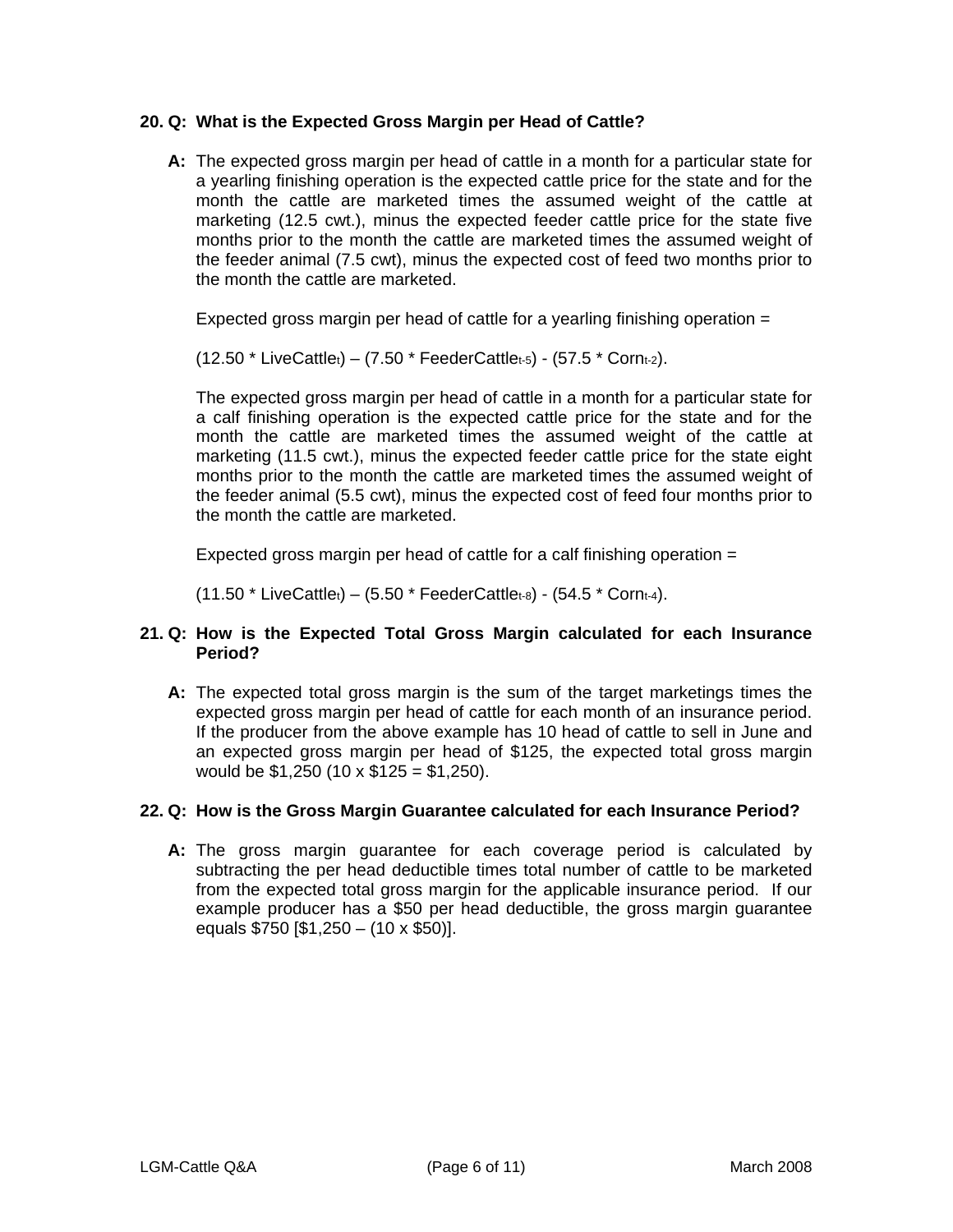# **23. Q: What is the Actual Corn Price?**

**A:** For months in which a CBOT corn futures contract expires, the actual corn price is the simple average of the daily settlement prices in the last three trading days prior to the contract expiration date for the CBOT corn futures contract for that month expressed in dollars per bushel plus the state-specific corn basis for that month. Note that the state-specific corn basis used to calculate actual corn prices is the same state-specific basis used to calculate expected corn basis for the month. For months when there is no expiring CBOT corn futures contract, the actual corn price is the weighted average of the futures prices on the nearest two contract months plus the state-specific corn basis for the month. The weights depend on the time period between the month in question and the nearby contract months. For example, the actual corn price in April in Missouri is one-half times the simple average of the daily settlement prices in the last three trading days prior to the contract expiration date of the corn futures contracts that expire in March plus one-half times the daily settlement prices in the last three trading days prior to the contract expiration date of the corn futures contracts that expire in May plus the Missouri April corn basis.

## **24. Q: What is the Actual Feeder Cattle Price?**

surrounding months, plus the state-specific feeder cattle basis for that month. **A:** For months in which a CME feeder cattle futures contract expires, the actual feeder cattle price is the simple average of the daily settlement prices in the last three trading days prior to the contract expiration date, expressed in dollars per hundredweight, plus the state-specific feeder cattle basis for that month. For other months, the actual feeder cattle price is the simple average of the daily settlement prices in the last three trading days prior to the contract expiration date of the feeder cattle futures contracts that expire in the immediately For example, the actual feeder cattle price in February for Texas is the simple average of the daily settlement prices in the last three days prior to the contract expiration date of the feeder cattle futures contracts in January and March, plus the February feeder cattle basis for Texas.

# **25. Q: What is the Actual Cost of Feed?**

**A:** For yearling finishing operations, the actual cost of feed for each month equals 57.5 bushels times the actual corn price for that month, or as stated in the Special Provisions. For calf finishing operations, the actual feed cost for each month equals 54.5 bushels times the actual corn price for that month, or as stated in the Special Provisions.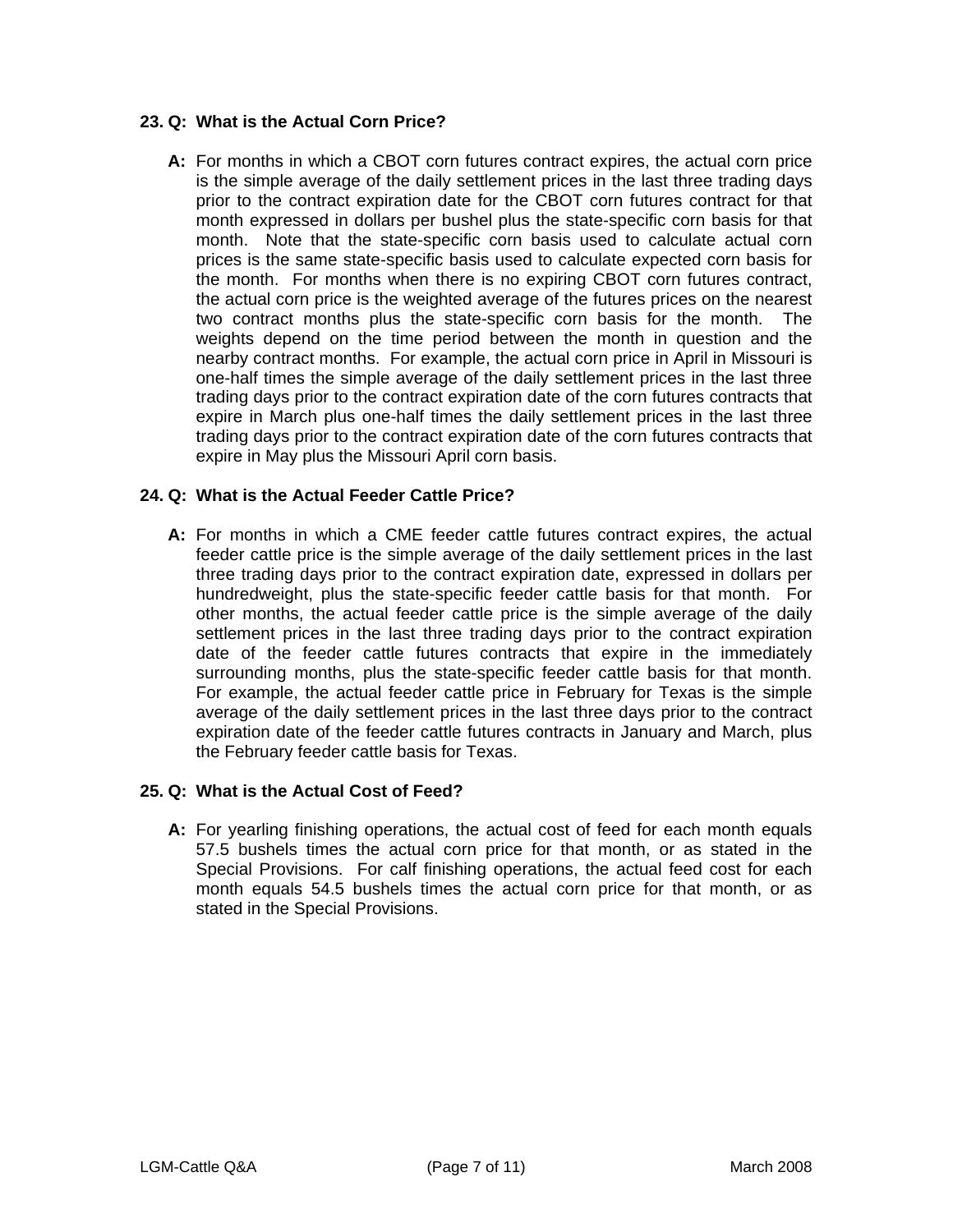## **26. Q: What is the Actual Cattle Price?**

**A:** For the months of February, April, June, August, October, and December, the actual cattle price is the simple average of the daily settlement prices in the last three trading days prior to the contract expiration date for the CME live cattle futures contracts plus the state-specific cattle basis for that month. For the months of January, March, May, July, September, and November, the actual cattle price is the simple average of the daily settlement prices in the last three trading days prior to the contracts that expire in the immediately surrounding months plus the state-specific cattle basis for that month.

## **27. Q: What is the Actual Gross Margin per Head of Cattle?**

**A:** The actual gross margin per head of cattle in a month for a particular state for a yearling finishing operation is the actual cattle price for the state and for the month the cattle are marketed times the assumed weight of the cattle at marketing (12.5 cwt.), minus the actual feeder cattle price for the state five months prior to the month the cattle are marketed times the assumed weight of the feeder animal (7.5 cwt), minus the actual cost of feed two months prior to the month the cattle are marketed.

Actual gross margin per head of cattle for a yearling finishing operation =

 $(12.50 * LiveCattle_t) - (7.50 * FeederCattle_t - (57.5 * Corn_t-2)).$ 

 calf finishing operation is the actual cattle price for the state and for the month The actual gross margin per head of cattle in a month for a particular state for a the cattle are marketed times the assumed weight of the cattle at marketing (11.5 cwt.), minus the actual feeder cattle price for the state eight months prior to the month the cattle are marketed times the assumed weight of the feeder animal (5.5 cwt), minus the actual cost of feed four months prior to the month the cattle are marketed.

Actual gross margin per head of cattle for a calf finishing operation =

 $(11.50 * LiveCattle<sub>t</sub>) - (5.50 * FeederCattle<sub>t-8</sub>) - (54.5 * Corn<sub>t-4</sub>).$ 

# **28. Q: How is the Actual Total Gross Margin calculated?**

**A:** The actual total gross margin is the sum of the target marketings times the actual gross margin per head of cattle for each month of an insurance period. If the producer in the example sold 10 head of cattle in June and had an actual gross margin per head of cattle of \$50, the actual total gross margin would be \$500 (10  $x $50 = $500$ ).

#### **29. Q: How are Indemnities determined?**

**A:** Indemnities to be paid will equal the difference between the gross margin guarantee and the actual total gross margin for the insurance period. The producer in our example would receive an indemnity of  $$250$  ( $$750 - $500 =$ \$250).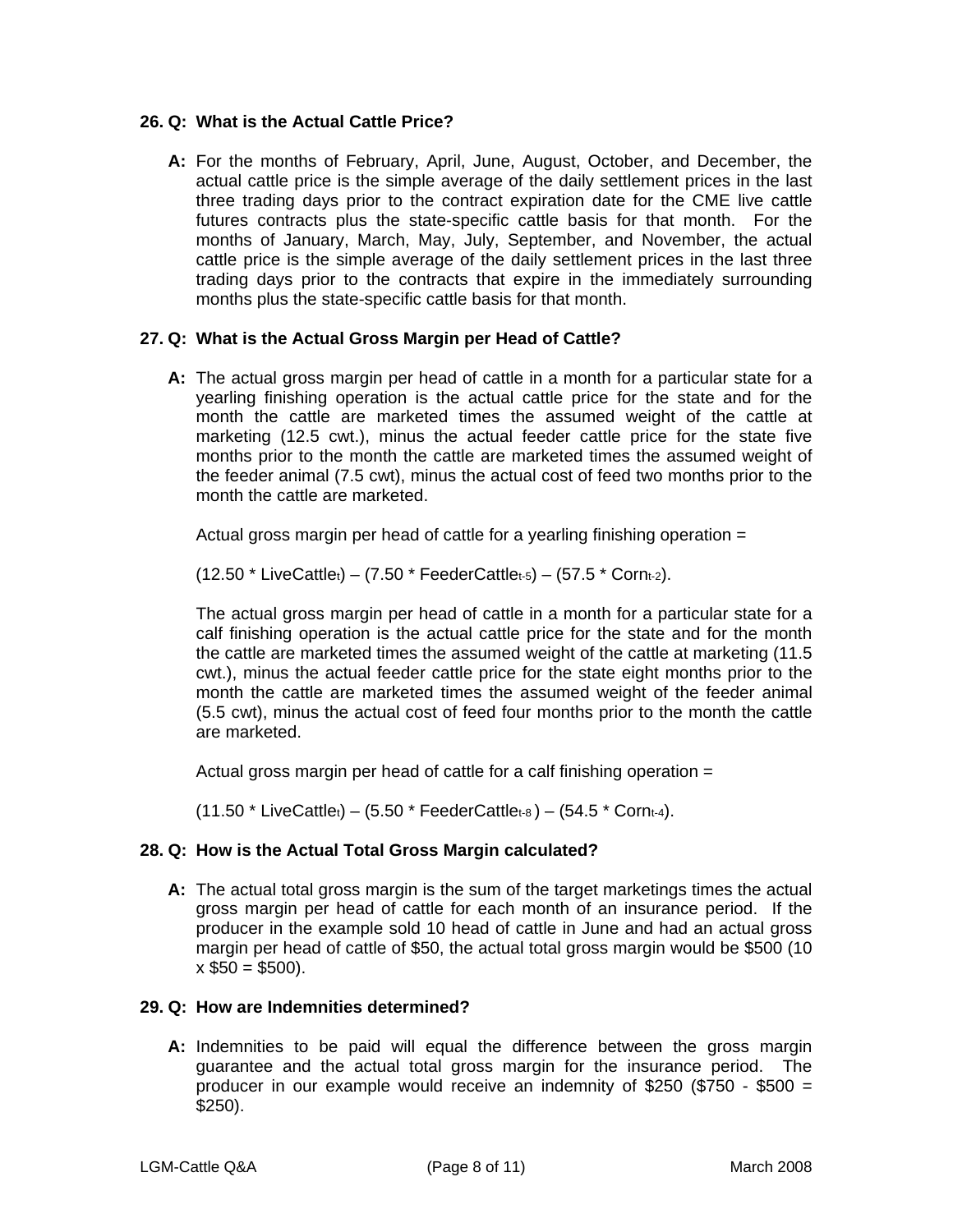## **30. Q: Is a Marketings Report required and when should the company receive it?**

**A:** Yes, in the event of a loss the producer must submit a Marketings Report and sales receipts showing evidence of actual marketings. The producer must submit the Marketings Report within 15 days of receipt of Notice of Probable Loss.

## **31. Q: Is this a Continuous Policy?**

 **A:** This is a continuous policy with twelve overlapping insurance periods per year. Target marketings must be submitted for each insurance period. If a Target Marketings Report is not submitted by the sales closing date for the applicable insurance period, target marketings for that insurance period will be zero.

## **32. Q: When must the Application for insurance be turned into the company?**

 **A:** The sales closing dates for the policy are the last business day of the month for each of the twelve calendar months. The Application must be completed and filed not later than the sales closing date of the initial insurance period for which coverage is requested. Coverage for the cattle described in the Application will not be provided unless the insurance company receives and accepts a completed Application and a Target Marketings Report, the producer pays the premium paid in full, and the company sends the producer a written Summary of Insurance.

# **33. Q: When does Coverage begin?**

**A:** Coverage begins one month after the sales closing date. Coverage begins on your cattle one full calendar month following the sales closing date, unless otherwise specified in the Special Provisions, provided premium for the coverage has been paid in full. For example for the January 31 sales closing date, coverage begins on March 1.

#### **34. Q: When are the Contract Change Dates for the policy?**

 **A:** The contract change date is April 30. Any changes to the LGM for Cattle Policy will be made prior to this contract change date.

# **35. Q: When are the Cancellation Dates for the Policy?**

 **A:** The cancellation date is June 30 for all insurance periods.

# **36. Q: When is the End of Insurance for the Policy?**

 **A:** The end of insurance for the policy is 11 months after the sales closing date. For example, for the January 31 sales closing date, coverage ends on December 31.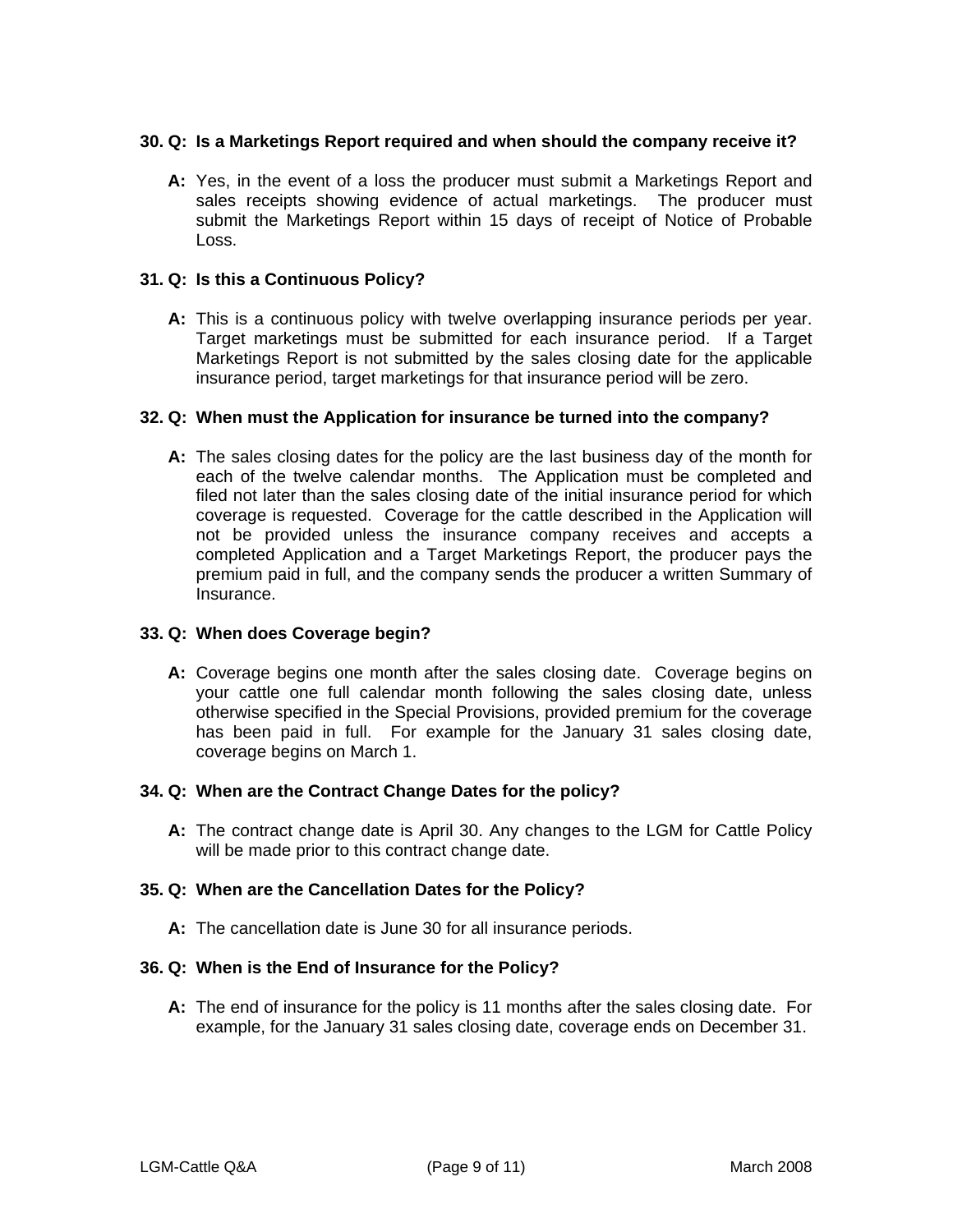## **37. Q: What deductibles are available for the policy?**

 **A:** The producer may select deductibles from \$0 to \$150 per head of cattle, in \$10 per head increments.

### **38. Q: How is the producer's premium calculated?**

**A:** The producer's premium is calculated by a premium calculator program that determines the premium per head of cattle based on target marketings, expected gross margins for each period, and deductibles.

## **39. Q: When is the premium for the policy due?**

**A:** The premium for the initial insurance period is due with the application for LGM for Cattle Insurance coverage. The premium for all subsequent insurance periods is due with the Target Marketings Report, which is due no later than the sales closing date.

### **40. Q: What portion of a producer's cattle will be insured under the LGM for Cattle policy?**

 **A:** A producer can insure any amount of cattle that the producer owns up to a limit of 5,000 head for any 11-month insurance period and a limit of 10,000 head per crop year. Ownership of insured cattle must be certified by the producer and may be subject to inspection and verification by the insurance company.

## **41. Q: What information is required for acceptance of an Application for the LGM for Cattle Insurance Policy?**

 **A:** The Application for the LGM for Cattle Insurance Policy must contain all the information required by us to insure the gross margin for the animals. Applications that do not contain all social security numbers and employer identification numbers, as applicable (except as stated in the policy), coverage level percent, Target Marketings Report, and any other material information required to insure the gross margin for the animals, will not be acceptable.

### **42. Q: If a producer has a combination of yearling finishing and calf finishing operations on the same policy, are the guarantees and the loss payments separate?**

**A:** Yes. Guarantees and loss payments are calculated separately for each of these two types of cattle. However, the producer is still limited to covering 5,000 head per insurance period and 10,000 annually.